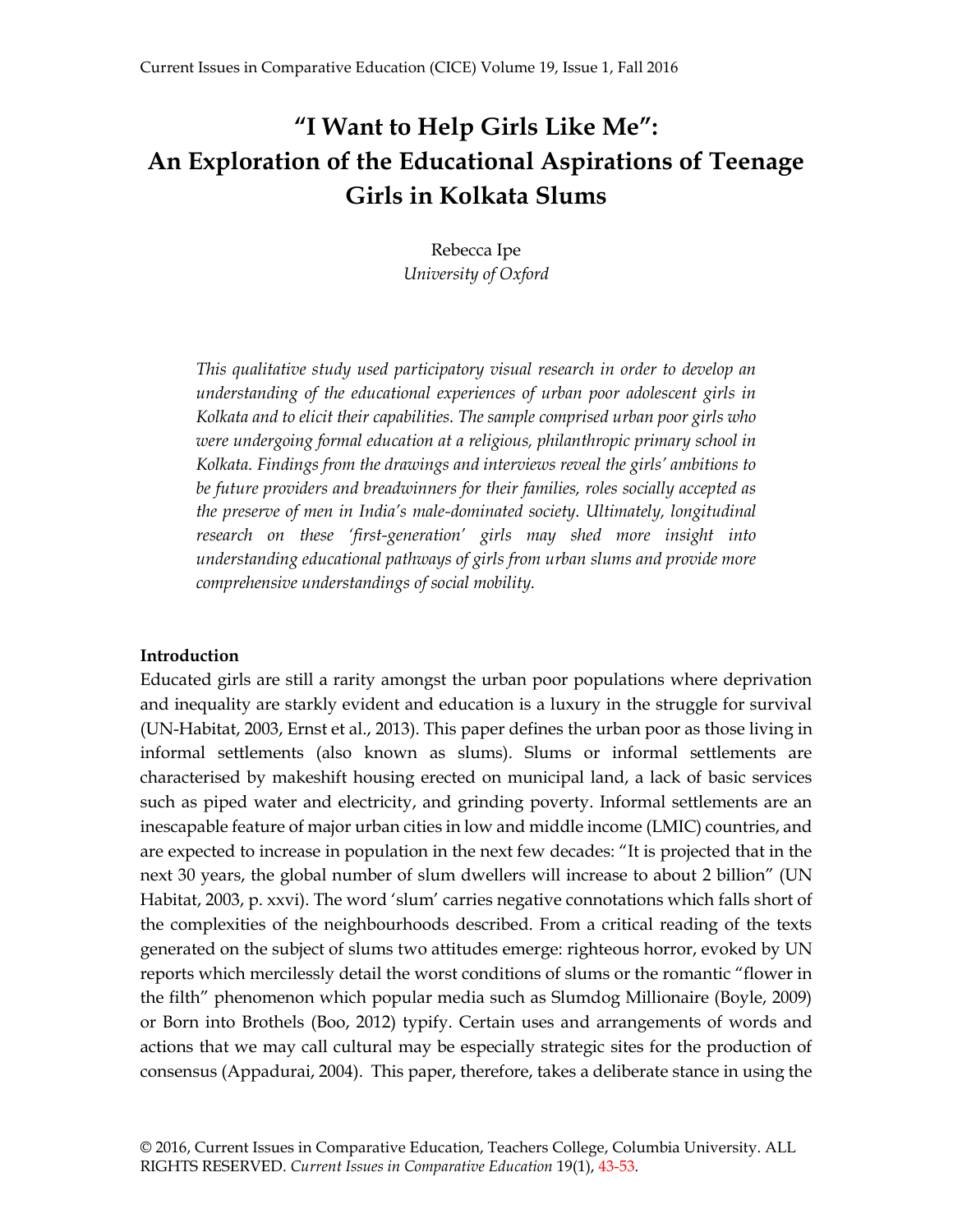phrase 'urban poor' and relying on 'informal settlements' to describe these neighbourhoods.

Despite the ubiquity of informal settlements, there are gaps in the academic literature concerning education provision and equitable outcomes for urban poor children (Lewis, 2008). Many out-of-school children live in informal settlements, which are often bypassed in national surveys, indicating that the number of out-of-school children may be higher than estimated (Carr-Hill, 2012). In India, informal settlements are further divided into 'notified' (officially recognised) and 'non-notified slums'. 'Notified slums' may typically have better quality housing and municipal services while 'non-notified slums' are considered illegal and in constant danger of eviction. Studies conducted in informal settlements paint an almost uniform picture of hardship and deprivation (Subbaraman, 2014; Ernst et al., 2013; Marx et al., 2014). Moreover, 'notified slums' often battle similar adverse living conditions as 'non-notified slums' (Auerbach, 2013). Ethnographic and empirical research has revealed families can live in informal settlements for decades (Thorbek, 1994; Tsujita, 2013). This not only disrupts the assumption that their residency is temporary, but it also indicates bleak prospects for upward social mobility. Research shows that the urban poor desire their residencies in the informal settlement to be temporary and perceive that education for their children is the only way to avoid a life of permanent poverty (Cameron, 2010; Tsujita, 2013). However, the demands of poverty and various inescapable elements associated with urban poverty, such as violence and economic instability (Abuya et al., 2012; Ohba, 2013), pose major barriers to accessing and completing education. Ethnographic work in South Asian informal settlements shows that they are often governed by traditional, patriarchal norms of culture, which bind women to their homes through notions of honour and respectability (Thorbek, 1994).

Urban poor women must adhere to these cultural norms while navigating an everchanging social landscape, where the effects of globalisation offer opportunities to imbibe new ideas and find potential employment. Susanne Thorbek's years of ethnographic research in a Sri Lankan informal settlement revealed how notions of honour constrained women to the point where communal strife was rife and women rarely had opportunities to band together to work out solutions to community issues. According to Gail Kelly, "in traditional societies early marriage is a major impediment to expansion of schooling among girls, especially at upper-primary or secondary years." (Kelly, p. 19). Yet, research amongst poor communities in India suggests that girls' access to education is growing, thanks to government incentives such as conditional cash transfers and a social revolution that has risen in tandem with the rise of a well-educated middle class and information technology workforce. However, recent research points out that girls' education remains a complex issue amongst poor communities who battle with the tension of keeping the girls home to serve the family's needs versus sending them to school for returns that may never materialise. Jeffery et al.'s (2005) anthropological work in a rural village in India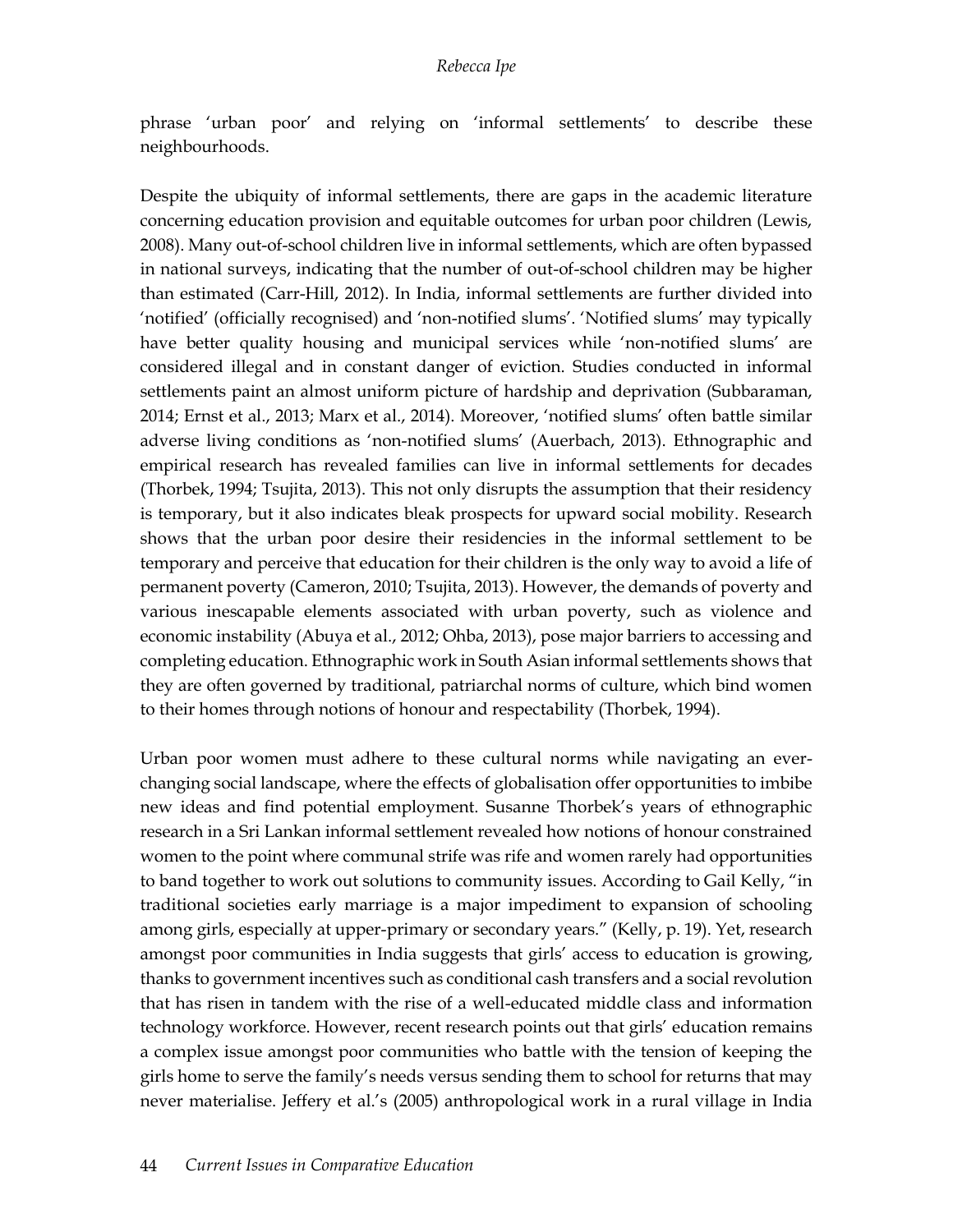revealed that girls were encouraged to pursue primary education, as that was seen to raise their "value" in the marriage market. Tsujita's (2013) survey of informal settlements in Delhi noted that many young women were either homemaking or working in factories; few of them possessed anything more than primary education. Yet, if the proliferation of low-fee paying schools in informal settlements is anything to go by, parents are willing to invest what little they have in perceived quality education for their children (Tooley  $\&$ Dixon, 2007). Studies repeatedly document the urban poor as perceiving education as the pathway out of poverty. As Lancy Lobo (1995) observes in her survey of informal settlements in India, "almost the entire workforce living in the city slums depend mainly on a variety of lower category, less paid and footloose jobs" (p. 32). With these menial, often peripatetic jobs being the main form of employment among urban low-income families, education is seen by parents as a way of breaking into the competitive whitecollar workforce that promises better wages and more economic stability.

This study aims to probe the educational experiences of adolescent girls living in informal settlements in Kolkata, India. So far, there is a distinct lack of research on this subject. Studies on urban poor girls' experience of education tendto focus on violence and the risks associated with schooling or on low-fee private schools (Kabiru, 2013; Oduro et al., 2013). Previous exposure to and experience in urban poor Indian communities had shown me that girls lack power in their communities and are often regarded as liabilities thanks to the exigencies of dowry, which although officially outlawed by the Indian government, is still widely practised today. I was especially interested in the 'deviants,' girls who defied this popular stereotype and who managed to obtain higher education despite great adversity. This study's definition of positive deviance stems from studies by nutritionists Zeitlin et al. (1994) who labeled deviants as those with low SES who demonstrated outcomes that exceeded expectations.

My research was motivated by wondering whether slum girls who were currently being educated possessed a greater sense of their capabilities and how they identified these capabilities. A capability is "a person's ability to do valuable acts or reach valuable states of being; (it) represents the alternative combinations of things a person is able to do or be" (Sen, 1993, p.30). The capability approach as described by Amartya Sen eschews utilitarian approaches to educational development and "sets out to be sensitive to human diversity; complex social relations, a sense of reciprocity between people; appreciation that people can reflect reasonably on what they value for themselves and others; and a concern to equalize, not opportunities or outcomes, but rather capabilities" (Walker & Unterhalter, 2007, p.3). Most women in informal settlements are shrouded with the language of oppression and shame, and have a narrow span of activities and roles that are prescribed to them by the dominant patriarchal culture under which they operate. The capability approach, with its emphasis on existing abilities rather than future economic attainment, thus provided an ideal theoretical backdrop for this study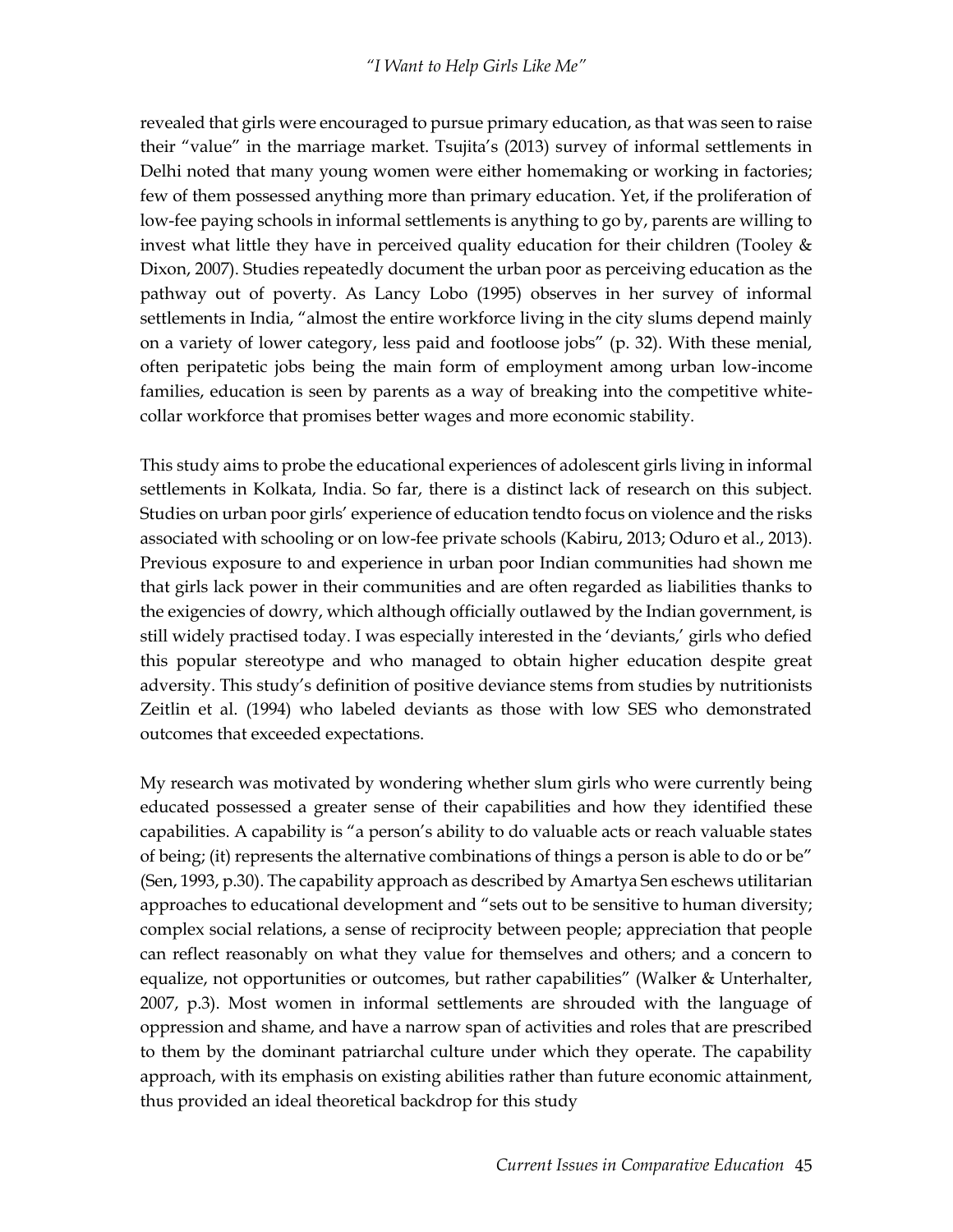### **The Urban Poor of Kolkata**

Kolkata contains close to 300,000 informal settlements, home to 1,409,721 of the city's population (Chaudhuri, 2015; Kundu, 2003). According to information from the 2011 national census, this is about a third of the city's urban population. Hinduism is the predominant religion at around 70 % of the population, with Islam following it at 20%. Other religions such as Christianity (0.88%) and Jainism (0.47%) figure at less than 1%. The cycle of poverty trapping urban poor Kolkatans has raised media interest (Niyogi, 2012,) as a quarter of its population lives below the poverty line. Many of the urban poor do not possess identification cards because of their 'unauthorised' residence, thereby lacking voting power and the ability to attract government attention.

Through volunteer networks in Canada, I had located a religious, philanthropic school in Kolkata that catered exclusively for children in poor areas. This school is run by a Christian organisation funded by donors in high-income countries such as Canada and Sweden. Due to time constraints arising out of my master's degree, I finally chose this school after emailing several schools in India, as this school was willing to let me do research in the timeframe I had requested. All research sessions were conducted in an empty classroom the headmistress had allotted me, with an interpreter present at all sessions. This was in keeping with the school's ethics requirements. The school is a religious philanthropic school, which has been running in the area for two decades, and prides itself on its trustworthiness. While the headmistress is an Indian Christian and the school is run on funds raised through churches in the West, the teaching and administration staff reflects India's religious diversity and the interpreter/teacher was a Hindu. Apart from mandatory chapel services in the morning before classes, the school does not contain extensive religious instruction such as a madrasa. While Christians make up less than 1% of Kolkata's population, the city has a long history of Christian charities working amongst the urban poor, most notably in the legacy of Mother Teresa.

## **Participatory Visual Research to Elicit Capabilities**

As a Canadian-Indian, I was conscious that I held power thanks to my education and my residence in a high-income country. However, in my experiences in volunteering with Indian girls from poor urban communities, I knew that they could be full of surprises, unwilling to fit in the "Third World Woman" stereotype beloved by international development organisations (Dogra, 2011). To elicit these capabilities, I opted to use participatory visual research among adolescent girls from urban slum areas. Participatory research has had a history of being used in poor, rural communities (Chambers, 1997) and has revealed important facets of the lived experiences of hard-to-reach, itinerant populations such as street children, and homeless populations in post-conflict contexts (Mizen & Ofusi-Kusi, 2010; Packard, 2008; Lykes, 2010). Notably, participatory visual research has come to the fore with its perceived accessibility and participant-driven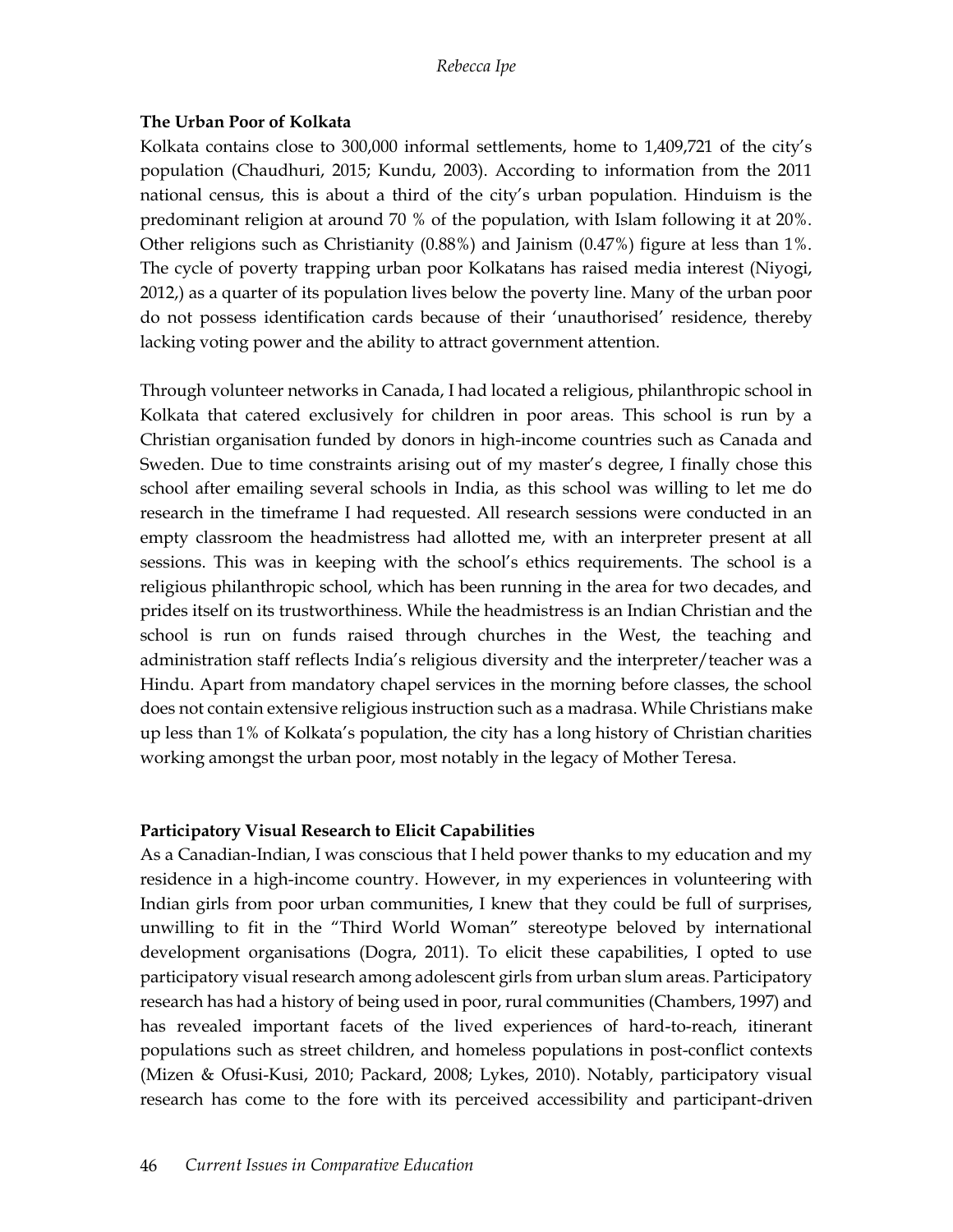aspects of the process. Proponents of participatory visual research argue that it provides participants with a space to share their opinions and worldviews, especially those whose opinions are not usually solicited by their communities or the wider society (Coronel & Pascual, 2013).

*"Participatory and collaborative research can have the potential to alter the larger institutional environment within which a newly realized "voice" can emerge. Further, the participants can use their "voice" to engage in critical discussions and help challenge dominant and hegemonic discourses, even if only in certain contexts and at certain times" (Shah, 2015, p.71).* 

Apologists for visual research contend that such methods possess the power to "unlock" the door to the data secreted in participant minds and that researchers can "dig" more deeply into the unconscious activities of the brain' (Gauntlett, 2007, p. 185). Whether visual research methods do possess such quasi-magical powers is debatable: Buckhingham (2009) accuses such exaltations of visual methods as "naïve empiricism." Gallo (2001) cautions against the seduction of transformation: the lived experiences of marginalised populations as expressed through visual image may well only serve as emotional triggers rather than steps towards policy change.

More and more education researchers, however, are turning to participatory visual research in hopes of gleaning data that can shine insight into children's experiences, especially their lived experiences of school and the educational landscape, in hopes of improving upon education policy (Allan, 2012; Groundwater-Smith et al., 2014). Participatory visual research holds special promise for finding how the micro level (i.e. schoolchildren, teachers, principals) is affected by the macro level (education policy and processes of social change such as globalisation). My use of visual research methods is not an attempt to probe the recesses of my participants' brains to mine "hidden" deposits of data. Rather, my research methodology is informed by an "understanding of images as tools with which communicative work is done" (Rose, 2014, p. 27). The visual data that my participants would give me were to function as windows into their experiences and lenses that magnified the issues they perceived important and wanted to explain to me.

## **Fieldwork and Data Collection**

I conducted fieldwork for two weeks in a school located in the Chinatown area of Kolkata. The neighbourhood contains diverse informal settlements and the school has been present for more than two decades. I had located the school as one that was focused exclusively on serving low-income children from the area. The headmistress of the school functioned as a 'gatekeeper' to my research participants and we had been in email correspondence prior to my visit. I opted for convenience sampling, as I had limited time and resources at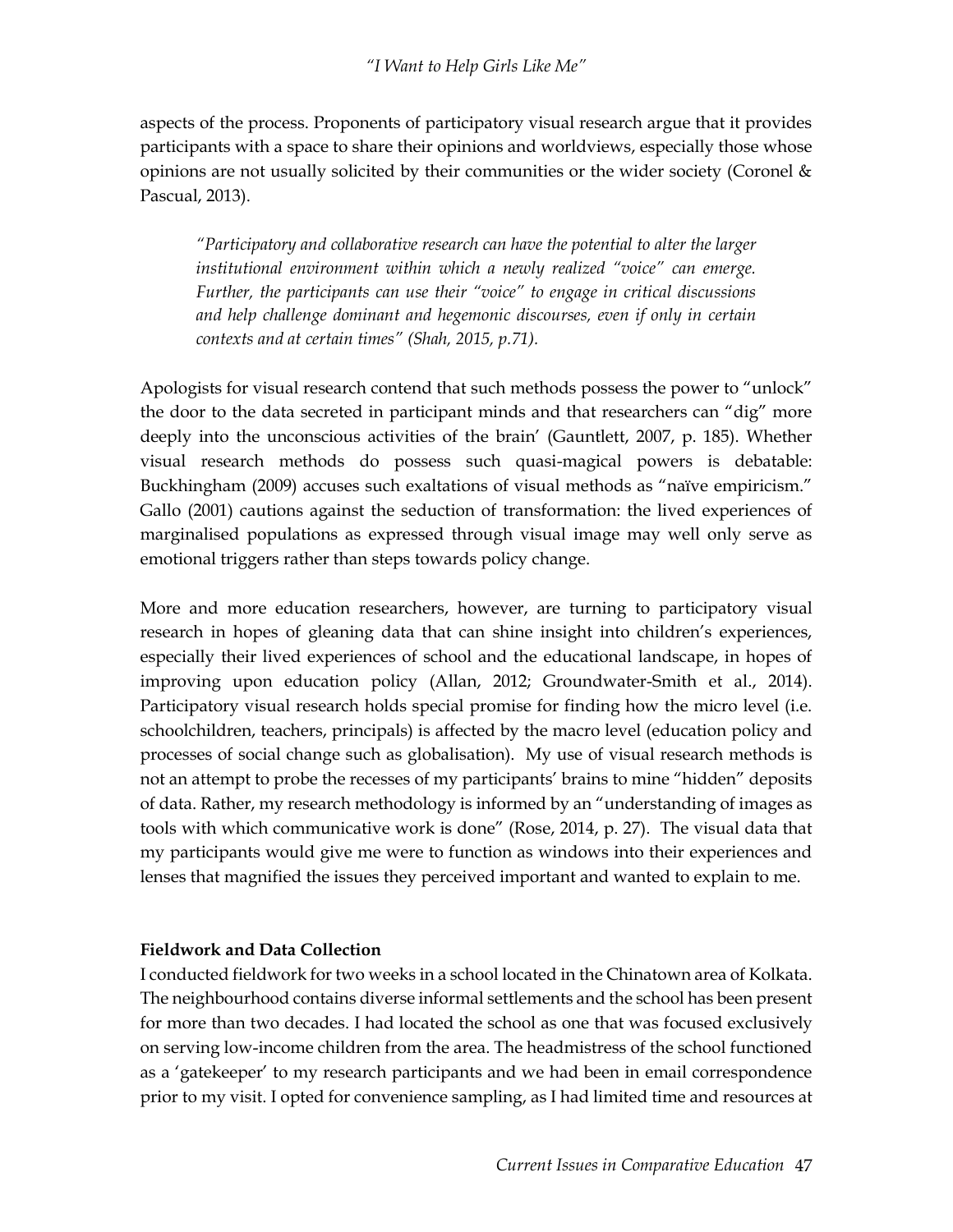my disposal. The headmistress indicated the girls whom she thought would fit my study and from there we narrowed the group down to five. Two of the girls were thirteen and three were fifteen. I had decided to use the draw-and-write method, which has been used by several researchers in mostly developed country settings (Sewell, 2011; Einarsdottir et al., 2009; Elden, 2012). Nossiter and Biberman (1990) argue that drawings "focus a person's response" as well as inducing "respondent harmony and parsimony" (p. 15). I intended to ask the girls a series of questions and they would draw out their responses. We would then go through these drawings in a group interview session. These interviews would be semi-structured and would revolve around the drawings, stimulating active discussion and participation rather than the question-answer-question of a more structured interview. These interviews, using the drawings as a springboard, were meant to elucidate the thoughts and opinions of the girls. I hoped that this method would encourage the girls to lead the conversation to topics they deemed important so that "the marriage of visual methods and ethnography seems natural" (Denzin & Lincoln, 1994, p. 410). While group interviews may produce peer-influenced responses, they were deemed the safest option to cooperate with ethical requirements. Also, an interpreter who was also a teacher was present.

I prepared certain exercises in order to at once amplify and triangulate the drawings. I used three main art exercises:

- i) I asked them to draw their present community on a piece of paper. After they had done this, I then asked them to draw their imagined/ dream community.
- ii) I showed them the picture of the two hands (Fig.1.1) where they have to draw their life in the past and their life as they would like to live them in the future.
- iii) I put out a set of Dixit<sup>™</sup> cards2 and asked them to choose a card which best represented their imagined future.

Dixit is a board game containing cards that have fantastic and whimsical images on them. Players must choose appropriate phrases or sentences that match their card's image as close as possible. The appeal of these cards lies in their connotative possibilities: an image on a card can represent different things/narratives to different people. These exercises were conducted over the period of fieldwork as it takes time to draw and the girls would often have to leave for class without finishing their drawings. After they had completed the first exercise and talked about their drawings, we would move on the next exercise they would not feel burdened by spending time away from their classes. In addition, the headmistress selected girls who had struck her as 'bright', which might distort the resulting data as these are girls whom their teachers believe to possess a high level of capability. Hindi and Bengali are the primary languages spoken in Kolkata and the teacher who acted as a translator was fluent in both as well as English. As an American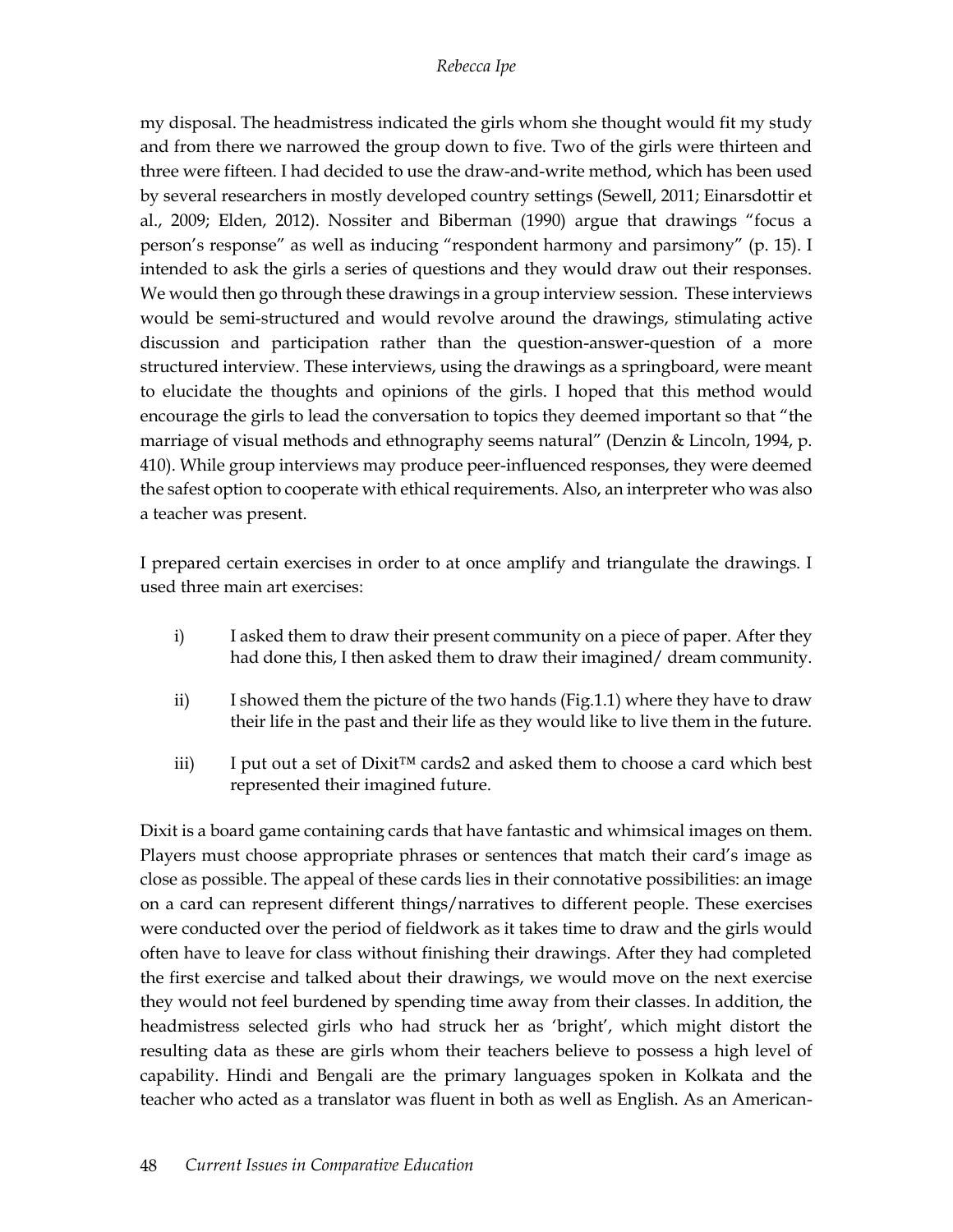born Indian, my first language is English and my mother tongue is only spoken in South India. I have a working knowledge of Hindi and can carry on everyday conversations. However, I decided an interpreter would be invaluable as she could ensure nothing would be lost in the interviews. In addition, I cannot speak Bengali. The teacher translated each question of mine for the girls as I asked them. During the interviews, the girls chose to speak to me in English and subsided into Hindi or Bengali only when they struggled in finding the appropriate words. They appeared proud of their knowledge of English and wanted to practice their language learning with me. Certain words they used such as 'peon' or 'steamer' speak of the colonial heritage of the English language in India, as these are words I have never heard in conversations in the English-speaking countries I have lived in. The presence of the interpreter may also have contributed to a possible bias, as the teacher was a respected figure and the girls may have felt constrained by her presence. On the other hand, this particular teacher informed me that she was often an impromptu counselor for the girls as they went to her with their troubles and her interest in their educational trajectories had motivated her to act as interpreter.

A list of questions that I used is attached to the appendix of the article. The questions were used to both gather vital statistics and function as narrative springboards. I also tailored questions to the flow of the conversation. For example, if a girl mentioned that she wanted to be a headmistress, I asked her why she chose this career and what she intended to do with it. If a girl said she liked a particular aspect of her community (which she had included in her drawing) I asked her to elaborate, which often led to a further discussion.

## **Analysis, Findings, and Discussion**

As the headmistress would not allow me to record the interviews, I had to write everything that was said to me in a notebook. I then transferred these notes to a laptop computer immediately after the interviews and used them in my analysis. In addition to writing down the dialogues, I also noted observations of the girls as they were drawing, observations of the school and its programs and interviewed the headmistress and staff to understand more about the history and social processes of the school. I participated in school activities and lived in the school (which had guest accommodation) for the duration of my stay. The names of the girls have been anonymised to ensure privacy.

Spatial inequality occupies the high moral ground when discussing the sociopolitical aspects of urban slums (Ernst et al.,2013) As part of my ethical stance, I deliberately avoided all mention of the word "slum." The word "community" was therefore deliberately chosen as a fairly neutral term to refer to the physical space where the girls lived.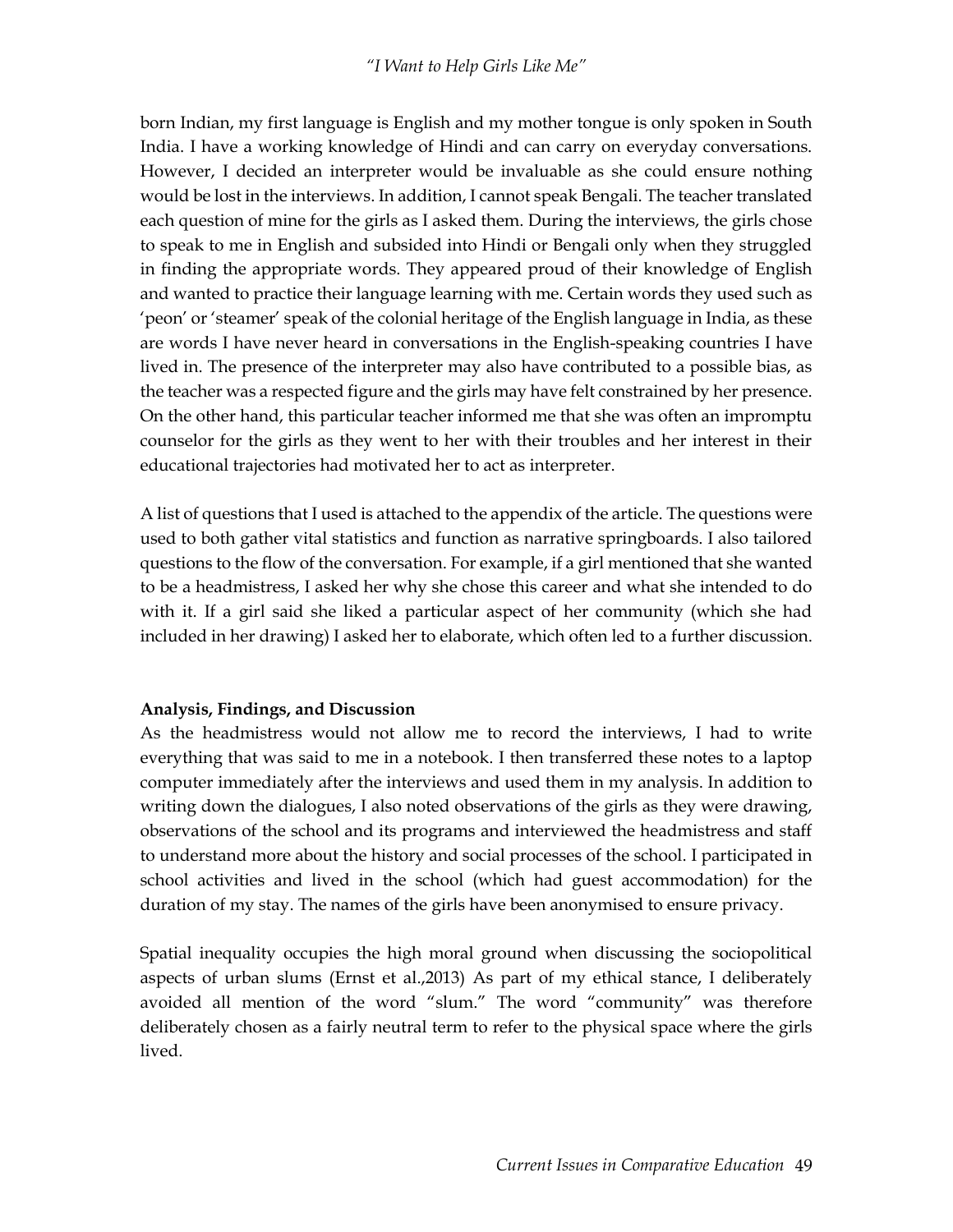*Views of Slum Communities from the Inside* While the girls were aware of the financial needs of their communities, their descriptions of their communities were balanced, neither overwhelmingly positive, nor negative. I argue that this finding is important in the field of educational research, as children's conceptualisations of space often run counter to expectations generated by quantitative descriptions of childhood poverty. Lomax's (2012) participatory visual research amongst children in an estate in the United Kingdom depicted the children's views of their neighbourhood through photographs they had taken. They chose to focus on green spaces and friendships, demonstrating an awareness of the stigma attached to council estates, and taking photographs that reflected the positive aspects they felt went unacknowledged by popular media.

As Lomax (2012) notes, "visual creative methods make visible children's perspectives in ways which disrupt adult-centric discourses offering an important corrective to media, policy and academia about children's lives" (116). Mirroring the children in Lomax's study, the girls emphasized the green spaces in their drawings as the "oases" in their communities. Sonali (Fig. 1.1) described the park (with the "pond" beside it) as the main area of play for the children in her neighbourhood. She explained that she and her friends loved fishing in the lake, especially during the holidays. Sonali's drawing is done in mostly brown pencil, but she uses green and blue to depict the natural spaces and shrubs in her neighborhood, which indicates that these are important to her. A similar phenomenon occurs in Sneha's drawing, which is mostly monochromatic but makes use of green to represent grass. For Priyanka, natural areas turned out to be segregated: she talked of a field near her home which she could not play in because, "the boys play football there so I cannot go." Conversely, there was a "huge rock" in her community where the women and children would gather in the evenings to talk and spend time with one another. Priyanka said that this was her favourite part of her community and that she liked playing with the other children while the mothers and other women talked.



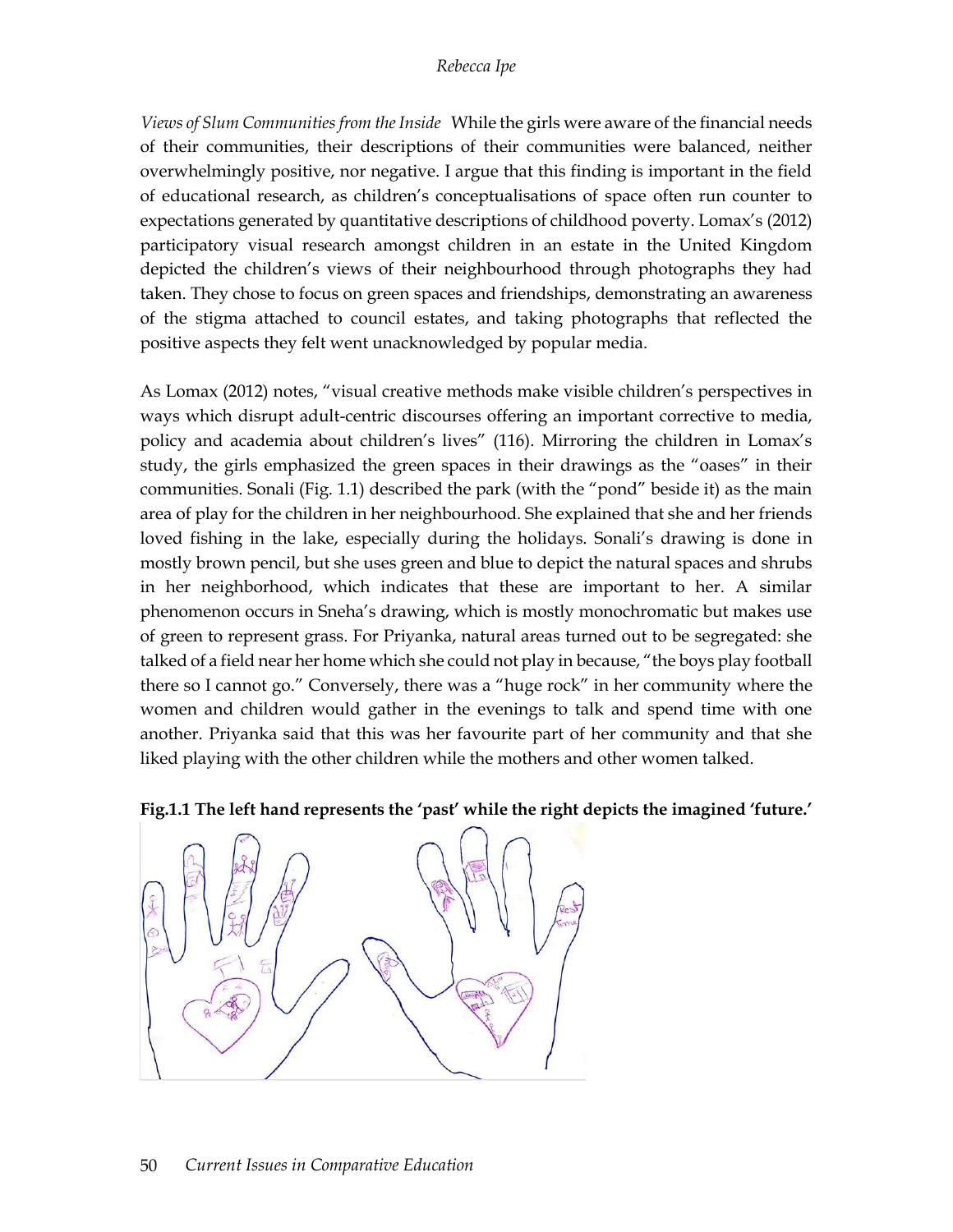**Fig 1.2 Sonali's drawing of her present community. Note the green and blue to represent the 'natural' areas of her community.** 



Based on her explanation, physical spaces were measured off into socially acceptable places to inhabit. As a girl, she felt that she was thus barred from entering a space occupied by boys, while she was allowed to be in a place marked out by women's gathering together and women's conversation. Such spatial segregation may point to the reasons why women have little power in their communities. Narrowly prescribed spaces and roles can essentially lead to a community fractured by gender hierarchy where men occupy spaces of power and decision-making and women are relegated to areas marked "safe" (i.e. without the presence of men) and anodyne. A green space was an area to play and enjoy being a child but it was not without boundaries demarcated on lines on gender.

This emphasis on the importance of green spaces arose in their "dream communities." Each girl spoke of the desire to have a garden or a park near them and Sneha, who had declared that there was nothing she liked about her present community, became quite enthusiastic when describing her dream community and said she would like her own garden with swings and a seesaw and lots of greenery. For each of the girls, green spaces represented not only the freedom of just being children but were also important for their sense of aesthetic. Green beautiful spaces were all described by the children as necessary for their well-being and each of them spoke of there being "proper" green spaces (unlike the makeshift green spaces which arguably are not intended as oases of calm in the city) in their imagined futures. These desires for areas of play and renewal echo Nussbaum's list of functionings, especially in terms of play, imagination and the senses (Nussbaum, 2006, p. 76-78).

*The Water Tap: Deprivation and Conflict* The water tap is almost a ubiquitous feature of an Indian informal settlement. Each of the girls drew the water tap or "pump" in their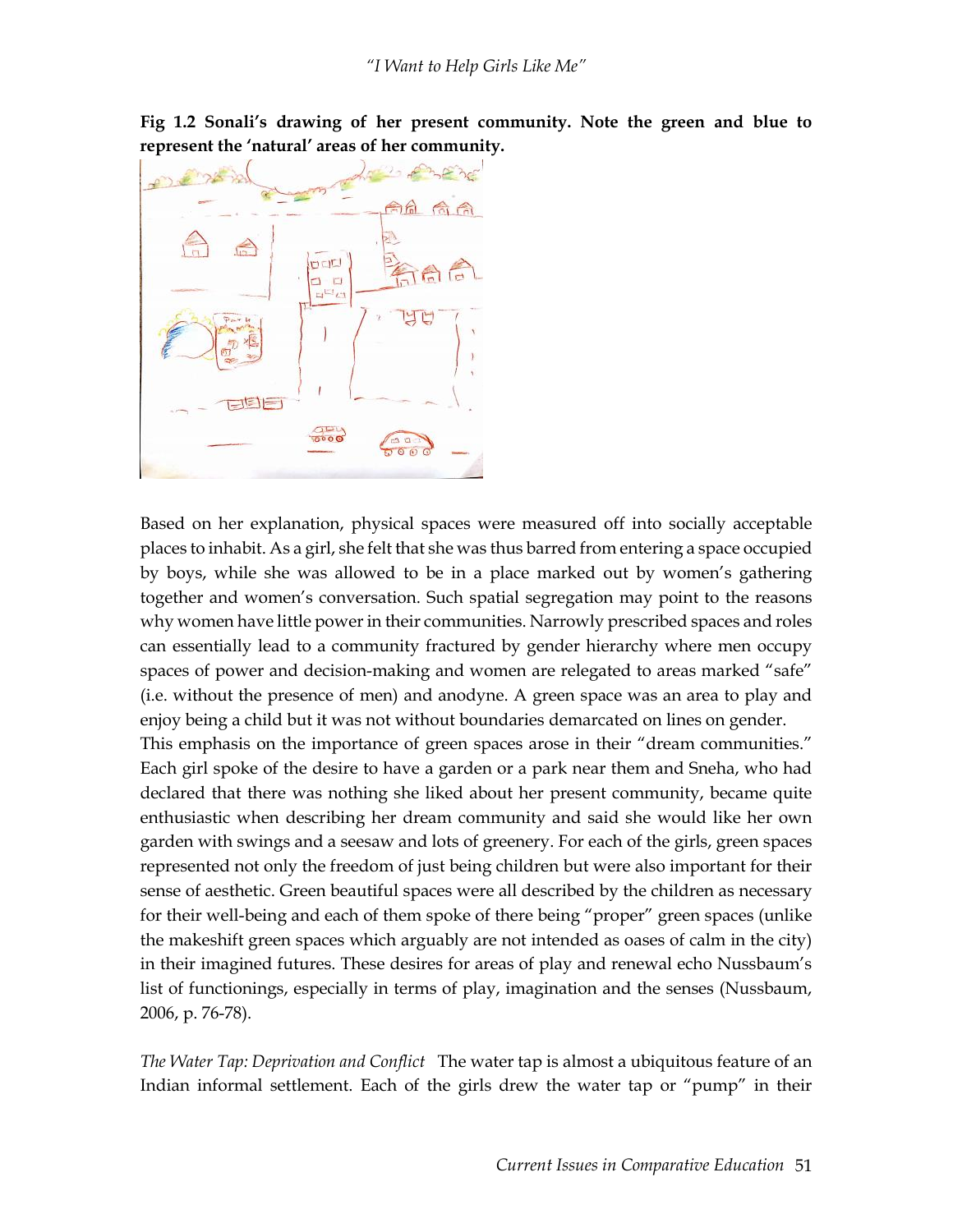drawings as an important salient feature of their community. However, they voiced their displeasure with the tap, noting that waiting in line for water (which usually came on for two hours in the morning) was not healthy to community life. Sonali said that there was often a lot of fighting for water and that conflict was sometimes sparked by people cutting in line. While the water pump was an important feature in the girls' lives, they also perceived it as problematic and crippling to not only their daily functioning, but also to the welfare of the community. The concept of 'all facilities" (explored in-depth later) included the girls' dream of twenty-four-hour access to water in their future homes, a water supply that would not have to be shared with neighbours. Indeed, Sonali adamantly expressed a wish for no neighbours, citing perennial conflicts as a motivator for this wish.

## **Fig. 1.3 The arrow points to the 'water tap', a ubiquitous and contentious feature of urban slums.**



*Visions of the Future: The Imagined Communities of the Girls* Rather than focusing on their future community, the desire for "my own house" was strongly expressed by all the girls. Social mobility was encapsulated in the dream for a house of one's own: a departure from slum living where residents encroached illegally on municipal land. Sonali explained that she intended her family to come and live with her in her house. This intention was echoed by the other girls, who all expressed a desire to have their natal families live with them in the house. In a country where cultural conventions place the man as the figurehead and breadwinner of the family, I was surprised by how the girls had conceived of themselves as being the future providers of their families. Each girl aimed for jobs that can only be achieved through further education: engineer, doctor, air hostess, school principal, pastor.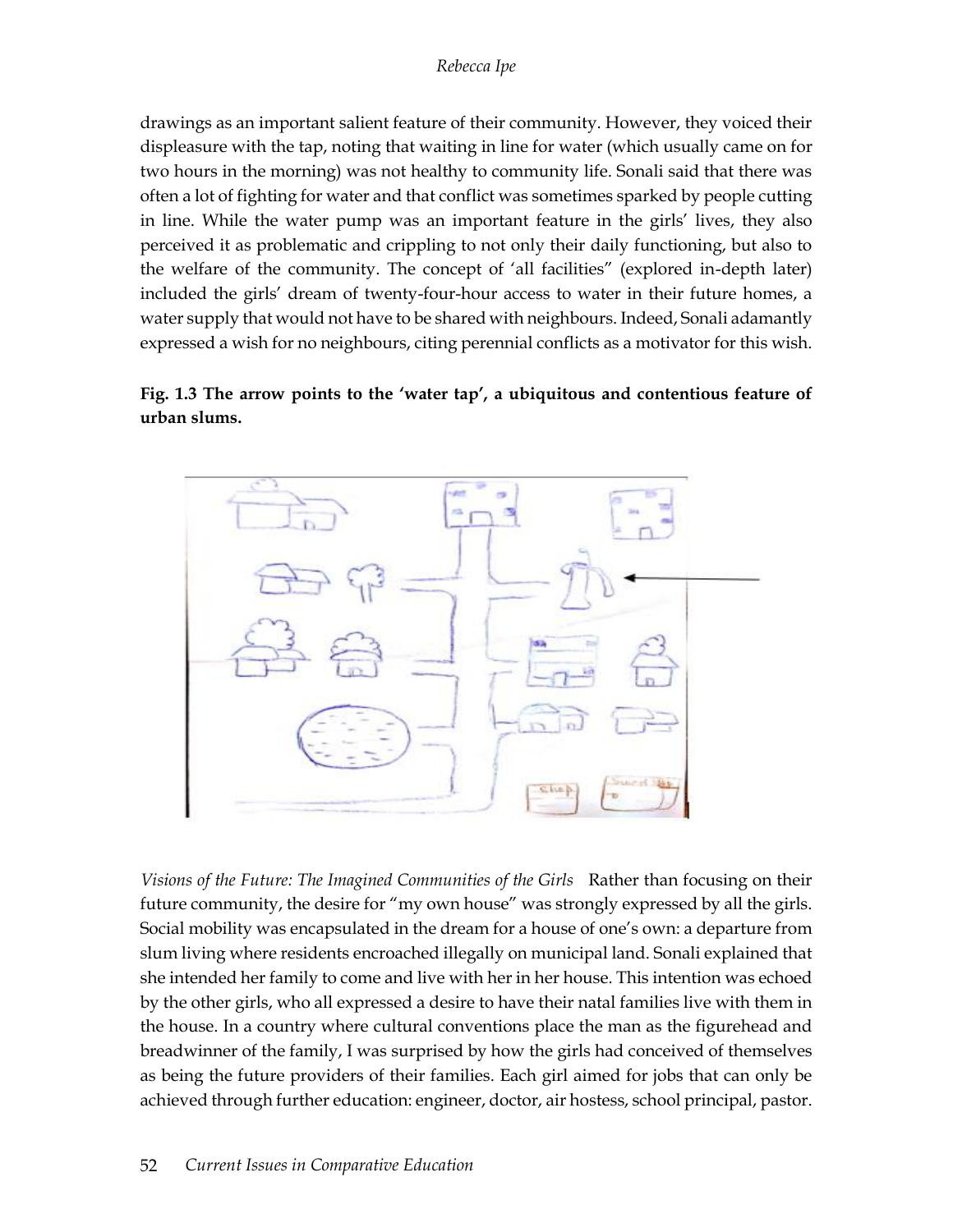When discussing the concept of 'all facilities' (repeated several times during our conversations) they explained that there should be good shops and medical facilities wherever they lived. Sneha commented, "there should be a proper doctor helping all members." Incidentally, Sneha fell off the bed and fractured her elbow mid-way during the research and when I questioned her, she told me that she had not seen a doctor because there was no doctor in her community. She had instead gone to the chemist's shop where they had fitted her out with a cast. A lack of medical facilities for these girls was thus seen as a handicap that should be righted and given that they could not change their area at present, they were determined to move into an area where proper facilities existed.

## **Fig 1.4 The drawings of the girls' imagined community demonstrate a desire for space and the ability to own a home large enough to house all their family members.**



*Travel and Mobility as Indicators of Independence* The girls spoke of travel and exploration as opportunities to develop and display their agency. When Sneha was discussing her drawing, she pointed to the ship she had drawn and said she wanted to go on a "steamer" ship. "Steamer" is the word she used and to her it represented exciting new lands and possibilities of adventure. She also added that when she was grown up, she wanted a motorbike which she could ride about in the evenings. In India, motorbikes have long been the preserve of men, with women being told that motorbikes are not feminine. Indeed, the names of popular motorbikes such as "Bullet" suggest a hard-nosed conceptualisation of masculinity that sits at odds with the standards of femininity that women are expected to conform to. Poor women in India tend to have extremely restricted mobility: a free-moving woman is seen as a "loose" woman (Chakraborty, 2010). That the girls expressed such desires suggests that they wanted to move past social norms put such restrictions on women and occupy spaces and places traditionally deemed for men.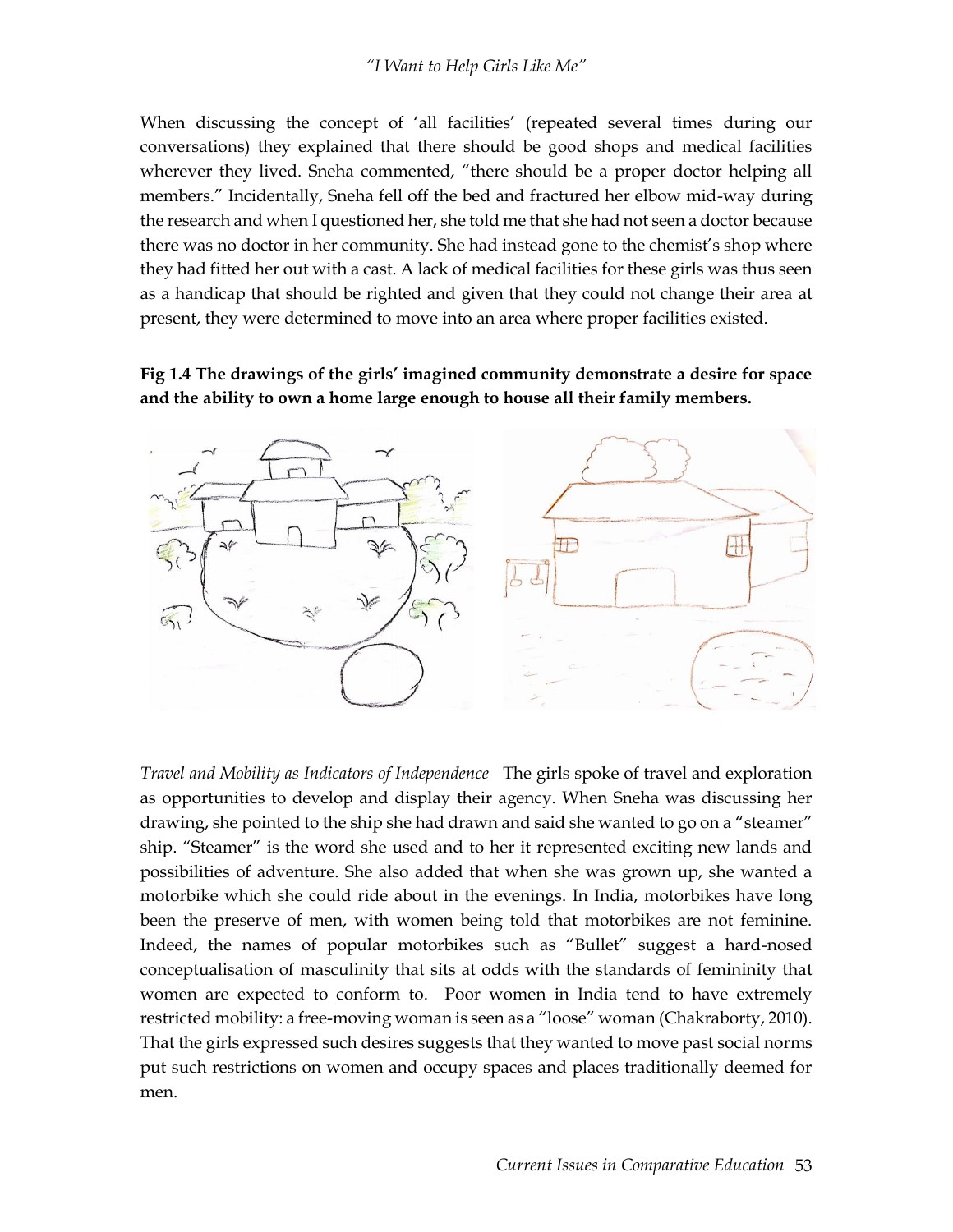Their selected vocations were regarded as instrumental to this bending of gender restrictions. Sonali selected the job of a headmistress and talked at length of how such a position would enable her to be both independent and able to make a difference to poor girls like her. In the interviews Sonali appeared strongly intrinsically motivated. She explained that girls in her native state of Orissa were often married off from the ages of 13 (she was 13 at the time of the study) and she intended to show them that alternate futures were possible. She spoke at length of the importance of education and told me that she wanted to have her own personal library in her dream home. For Sonali, education would not only help her achieve her goals but would also be the catalyst for other girls "like me" to achieve their goals. Sonali presented her future self as mentor and motivator for those girls; her own experience of hardship would make her ideally placed to understand and help girls in similar situations.

**Fig. 1.5 Sonali's vision of her future. She liked the snow as it represented exotic locales and travel and presented an image of how she wanted to be an independent and motivating role model for girls like herself.**



Likewise, Aishwarya exhibited strong ideas about communal responsibility. The card she selected (image below) was how she pictured herself as "a light in this world." She wanted to show people the light of Jesus in the world. Aishwarya's goal of becoming a pastor was also unusual, given that in the Indian Christian tradition, men are predominantly pastors. Aishwarya's past was streaked with tragedy: her father had fallen from the second storey of a building and had suffered brain damage. As he was recovering, her grandmother had died, which prompted her to start attending church. The church grew extremely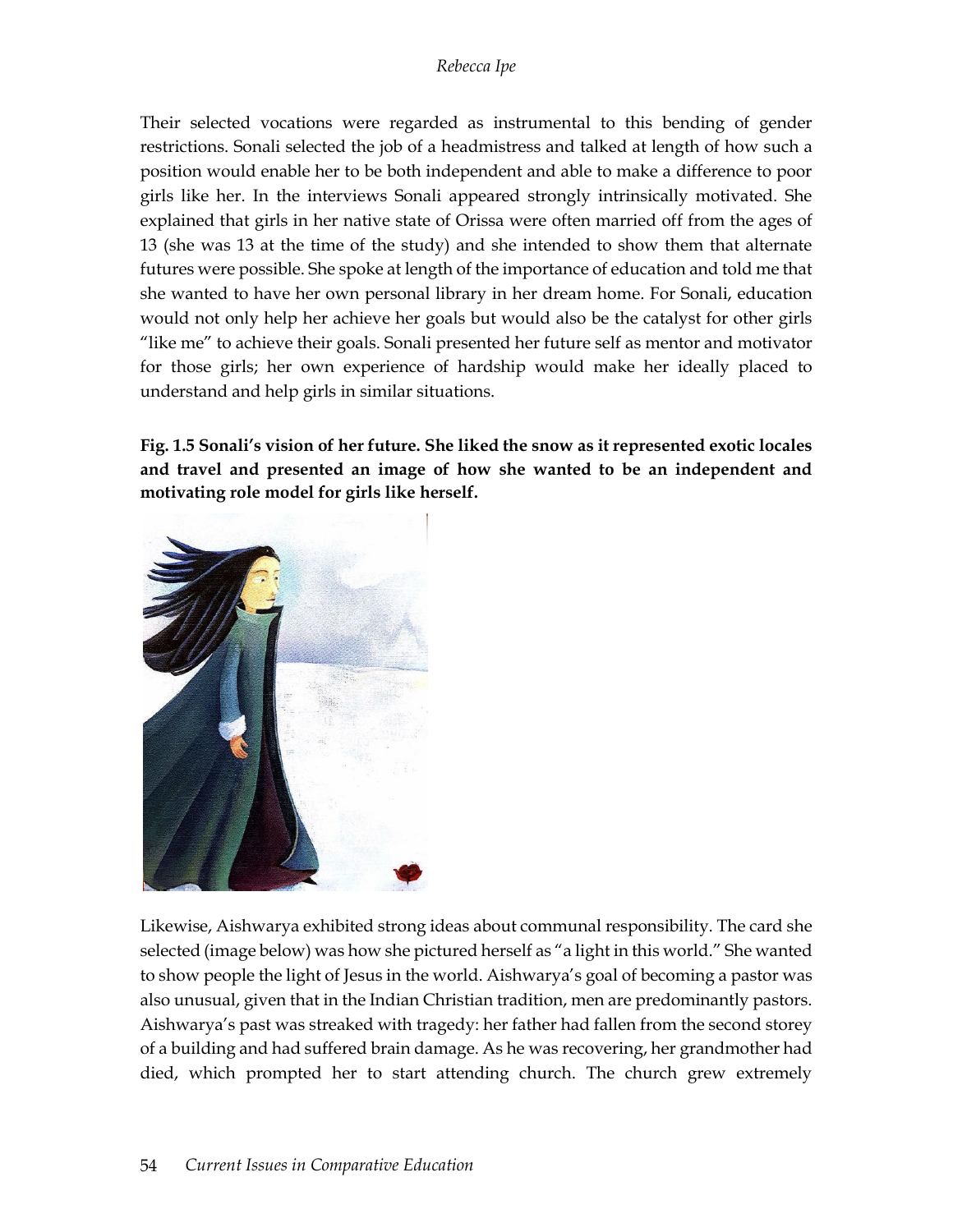meaningful for her as she processed these events and she told me that she wanted to minister to other poor children like herself.



## **Fig. 1.6 Aishwarya's depiction of herself as an agent of change.**

Such strong personal motivations and drive has rarely been elicited by researchers working with marginalised children, especially girls from urban slums. Indeed, research on girls and children from marginalised communities tends to document low or compromised aspirations (Tafere, 2010; Pasquier-Doumer et al, 2013). The headmistress and translator/teacher expressed surprise at the girls' aspirations, informing me privately that they had no idea that the girls possessed such high aspirations. This may represent a deviation from the literature thus far, although the girls' relative youth may protect them from the realities of poverty that tend to compromise high aspirations down the line. Current research has noticed a shift in educational aspirations in girls in poor circumstances, although scholars such as Patricia Ames (2013) argue that these aspirations are not formed individually but are "intertwined with intergenerational agreements, family projects, and shared understandings of the changes needed to improve the life of young women". Time and resource constraints prevented me from interviewing the girls' families to understand their role in their daughters' aspirations but each of the girls provided details of their families' support, whether it was through paying for private tuitions (which the school staff were ideologically opposed to, claiming that private tutors were exploiting these poor families) or through verbal encouragement.

*Breadwinners and Agents of Change* Each girl expressed a strong bond with family members (three out of five girls mentioned their grandparents as especially beloved) and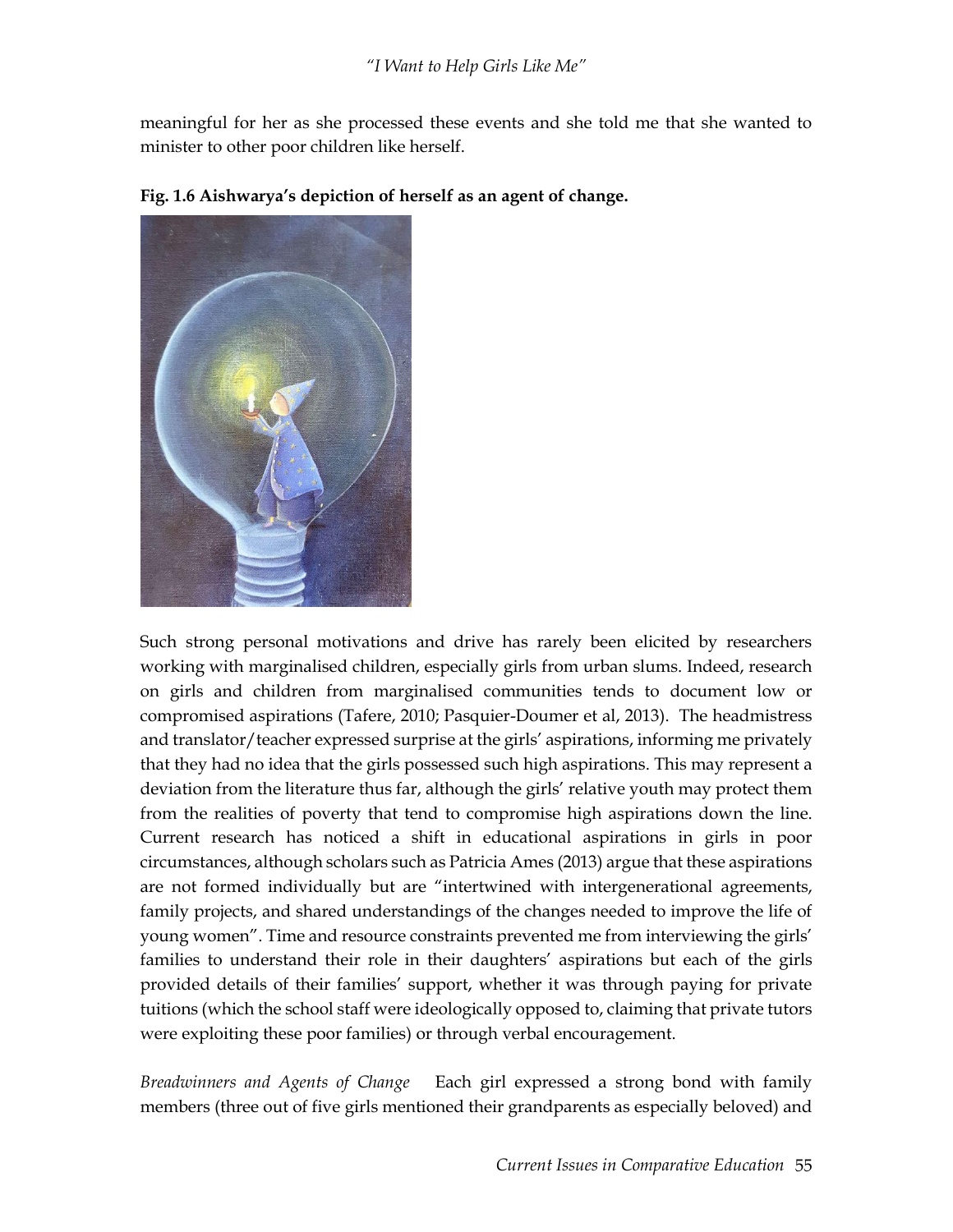positioned themselves as responsible for their family's futures. This taking on of the role of the "breadwinner" is a surprising finding, especially when none of the girls mentioned marriage as a possibility. Given that the girl's family has to pay a dowry to the groom's (a custom still widely practiced despite governmental bans), if a girl marries an adequately well-off man, she will be seen to have married wisely as her husband's family might be able to help out her own should trouble arise. Kabeer's (2003) work indicates that parents use education as a method of driving up their daughter's social capital in order to make her a more eligible "catch" rather than as an investment into her career or intellectual progress.

The surprisingly high aspirations expressed by the girls can be taken as a positive sign for future development in informal settlements. Rather than conforming to stereotyped expectations of children from these areas, each of the girls situated themselves as agents of change in the lives of their families and future role models for girls such as themselves. Their reasoned and detailed explanations suggested a high level of capability. To what extent their education was responsible for developing their capabilities is hard to decipher and not the focus of this study. However, each girl saw education as instrumental in achieving their aspirations, especially for girls such as Sonali who was motivated to provide education to underprivileged girls as a way of offering alternatives to restricted futures.

## **Conclusion and Recommendations**

This study has functioned as an exploration rather than a sustained probe into the capabilities of girls in Indian slums. Participatory visual research was found to be the ideal research instrument for this study as it minimised potential harm and focused on the experiences of the girls themselves. The girls stated that they had liked the novelty of research process and had enjoyed talking about their educational ambitions. The headmistress (and later the regional director for the charity in Canada) expressed their desire for the girls' ambitions to be realised and indicated they wanted the school to continue to the upper secondary level as well as plant more schools in India for hard-toreach children.

The findings indicate that contrary to research conducted amongst underprivileged children, these girls expressed high motivations and positioned themselves as future agents of change, desiring to occupy previously male-dominated spaces and to challenge patriarchal norms in their society. As they were all the first generation in their families to complete primary schooling, it would be interesting to conduct further research on 'firstgeneration' children to tease out factors contributing to their resilience. A longitudinal study on these girls holds much promise for educational researchers tasked with finding solutions to urban poverty.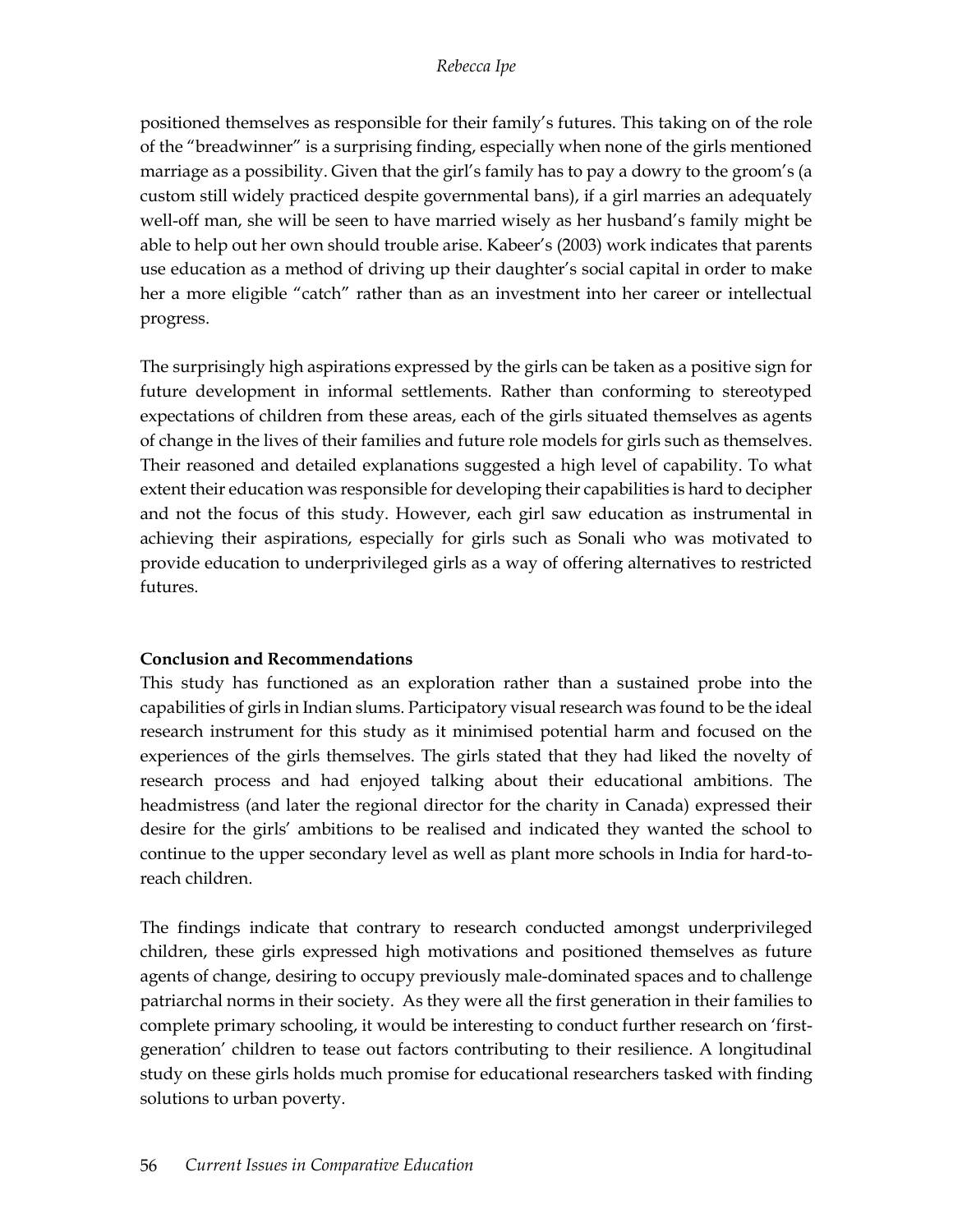Thus far participatory visual research has mostly been conducted in education settings as 'one-off' sessions. Repeated participatory visual research amongst the same research participants over the years as they navigate the national educational system can provide a "visual chronology" of their experiences and capabilities. It may also provide richer data on the experiences of first-generation children as they seek to achieve their aspirations.

**Fig.1.7: Anushka's imagined future: "Wherever I am, I want there to be lots of food." Policy makers must be prepared to tackle issues such as poverty, hunger and the struggle for survival in order to ensure equitable educational access and outcomes for girls from urban slums.**

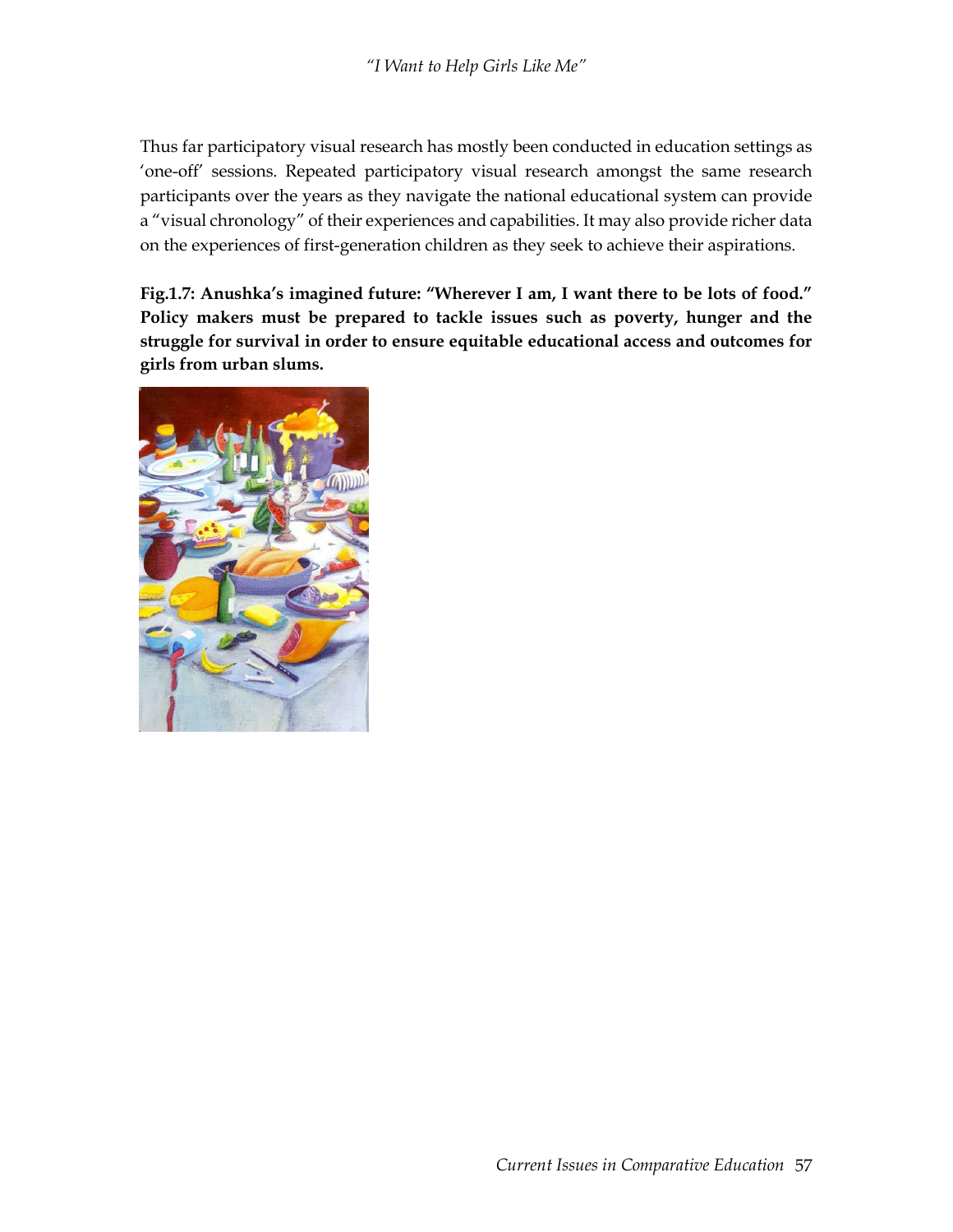**Acknowledgements**: The author wishes to thank Julia Park and Kelsey Inouye for their feedback and critical commentary on earlier drafts of this paper.

**About the Author:** Rebecca Ipe received a Master's degree in Comparative and International Education at the University of Oxford. Her research interests lie in educational inequalities, poverty, and gender.

### **References**

- Abuya, B. A., Admassu, K., Ngware, M., Onsomu, E. O., & Oketch, M. (2015). Free Primary Education and Implementation in Kenya. *SAGE Open*, 5(1). Retrieved from<http://sgo.sagepub.com/content/5/1/2158244015571488.abstract>
- Allan, A. (2012). Power, Participation and Privilege Methodological Lessons from Using Visual Methods in Research with Young People. *Sociol. Res. Online*, *17*(3). JOUR[. http://doi.org/10.5153/sro.2662](http://doi.org/10.5153/sro.2662)
- Appadurai, Arjun. (2004).The Capacity to Aspire: Culture and the Terms of Recognition" IN Rao, V., & Walton, M. (Eds.), *Culture and public action* (pp.59-84). Stanford, Calif.: Stanford Social Sciences.
- Ames, P. (2013). Constructing new identities? The role of gender and education in rural girls' life aspirations in Peru. *Gender and Education*, *25*(3), 267–283. JOUR. <http://doi.org/10.1080/09540253.2012.740448>
- Auerbach, A. M. (2015). India's urban constituencies revisited. *Contemporary South Asia*, *23*(2), 136–150. JOUR.<http://doi.org/10.1080/09584935.2015.1028026>
- Boo, K. (2012). *Behind the Beautiful Forevers [electronic resource]: life, death, and hope in a Mumbai undercity*. BOOK, Brunswick: Scribe Publications.
- Boyle, D., Beaufoy, S., Colson, C., Mantle, A. D., Digby, M., Dickens, C. W. S. (Christopher W. S., … (Firm), F. (Eds.). (2009). Slumdog millionaire [videorecording]. VIDEO, S.l.]: [S.l.] : Pathé Productions.
- Buckingham, D. (2009). `Creative' visual methods in media research: possibilities, problems and proposals. *Media, Culture & Society*, *31*(4), 633–652. JOUR. <http://doi.org/10.1177/0163443709335280>
- Cameron, S. (2011). Whether and where to Enrol? Choosing a Primary School in the Slums of Urban Dhaka, Bangladesh. *International Journal of Educational Development*, *31*(4), 357–366. JOUR.<http://doi.org/10.1016/j.ijedudev.2011.01.004>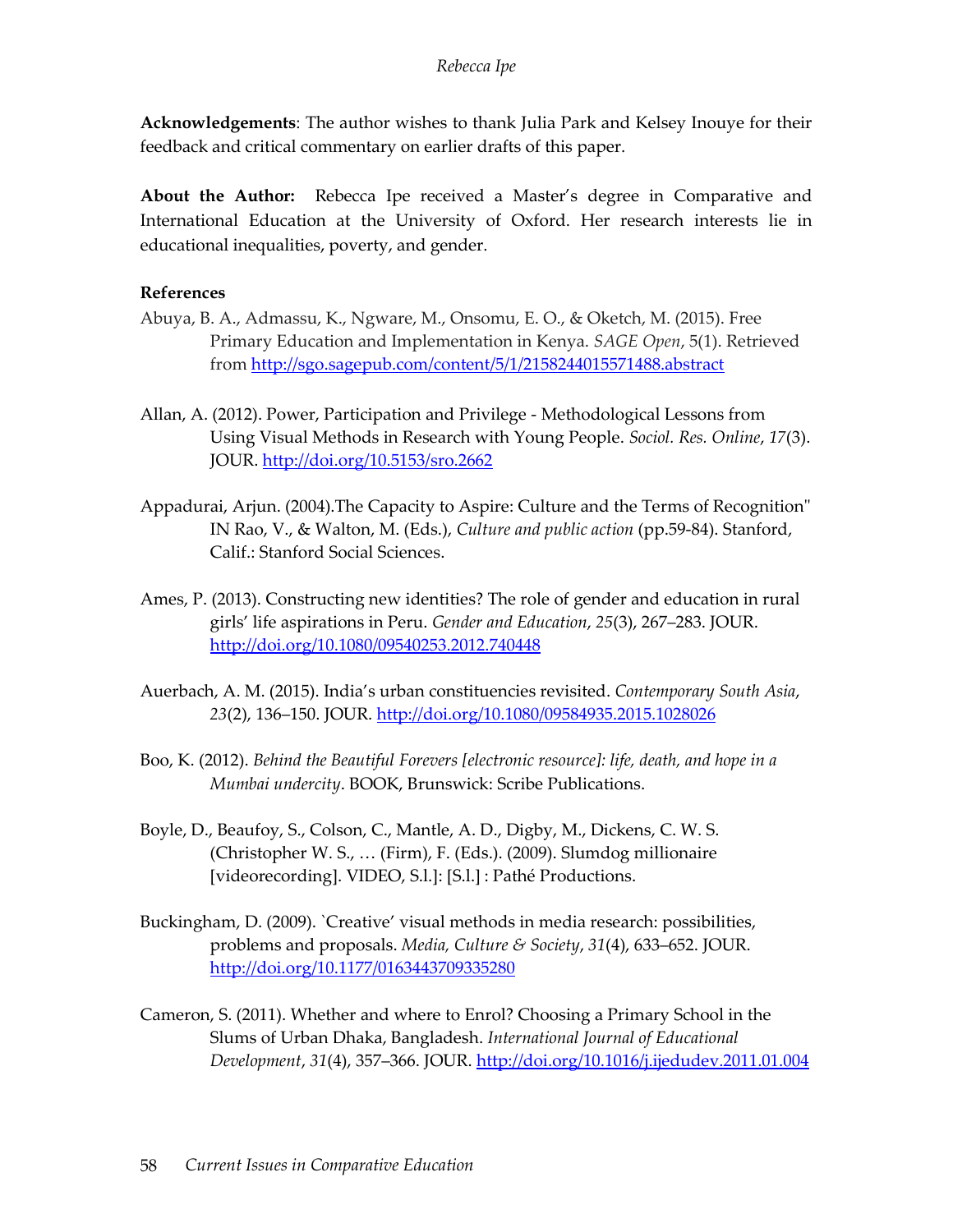- Carr-Hill, R. (2010). The poor may always be with us but we don't know how many or where they are. *Journal of Health Services Research & Policy*. GEN. <http://doi.org/10.1258/jhsrp.2010.009155>
- Chakraborty, K. (2009). "The good Muslim girl": conducting qualitative participatory research to understand the lives of young Muslim women in the bustees of Kolkata. *Children's Geographies*, *7*(4), 421–434. JOUR. <http://doi.org/10.1080/14733280903234485>
- Chambers, R. (1997). *Whose reality counts?: putting the first last*. BOOK, London: London : ITDG.
- *Cities and climate change : global report on human settlements 2011*. (2011). BOOK, London: London : Earthscan.
- Chaudhuri, S. (2015) Urban poor, economic opportunities and sustainable development through traditional knowledge and practices, Global Bioethics, 26:2, 86-93, DOI: 10.1080/11287462.2015.1037141
- Coronel, J. M., & Pascual, I. R. (2013). Let Me Put It Another Way: Methodological Considerations on the Use of Participatory Photography Based on an Experiment with Teenagers in Secondary Schools. *Qualitative Research in Education*, *2*(2), 98–129. JOUR.<http://doi.org/10.4471/qre.2013.20>
- Denzin, N. K., & Lincoln, Y. S. (1994). *Handbook of qualitative research*. BOOK, Thousand Oaks, Calif. : Sage.
- Einarsdottir, J., Dockett, S., & Perry, B. (2009). Making Meaning: Children's Perspectives Expressed through Drawings. *Early Child Development and Care*, *179*(2), 217–232. JOUR[. http://doi.org/10.1080/03004430802666999](http://doi.org/10.1080/03004430802666999)
- Elden, S. (2013). Inviting the Messy: Drawing Methods and "Children's Voices." *Childhood: A Global Journal of Child Research*, *20*(1), 66–81. JOUR. <http://doi.org/10.1177/0907568212447243>
- Ernst, K. C., Phillips, B. S., & Duncan, B. "duke." (2013). Slums Are Not Places for Children to Live:Vulnerabilities, Health Outcomes, and Possible Interventions: Vulnerabilities, Health Outcomes, and Possible Interventions. *Advances in Pediatrics*, *60*(1), 53–87. JOUR. http://doi.org/10.1016/j.yapd.2013.04.005
- Gallo, M. L. Immigrant workers' journey through a new culture: Exploring the transformative learning possibilities of photography*. Studies in the Education of Adults* (2001). 33 (2), 109-117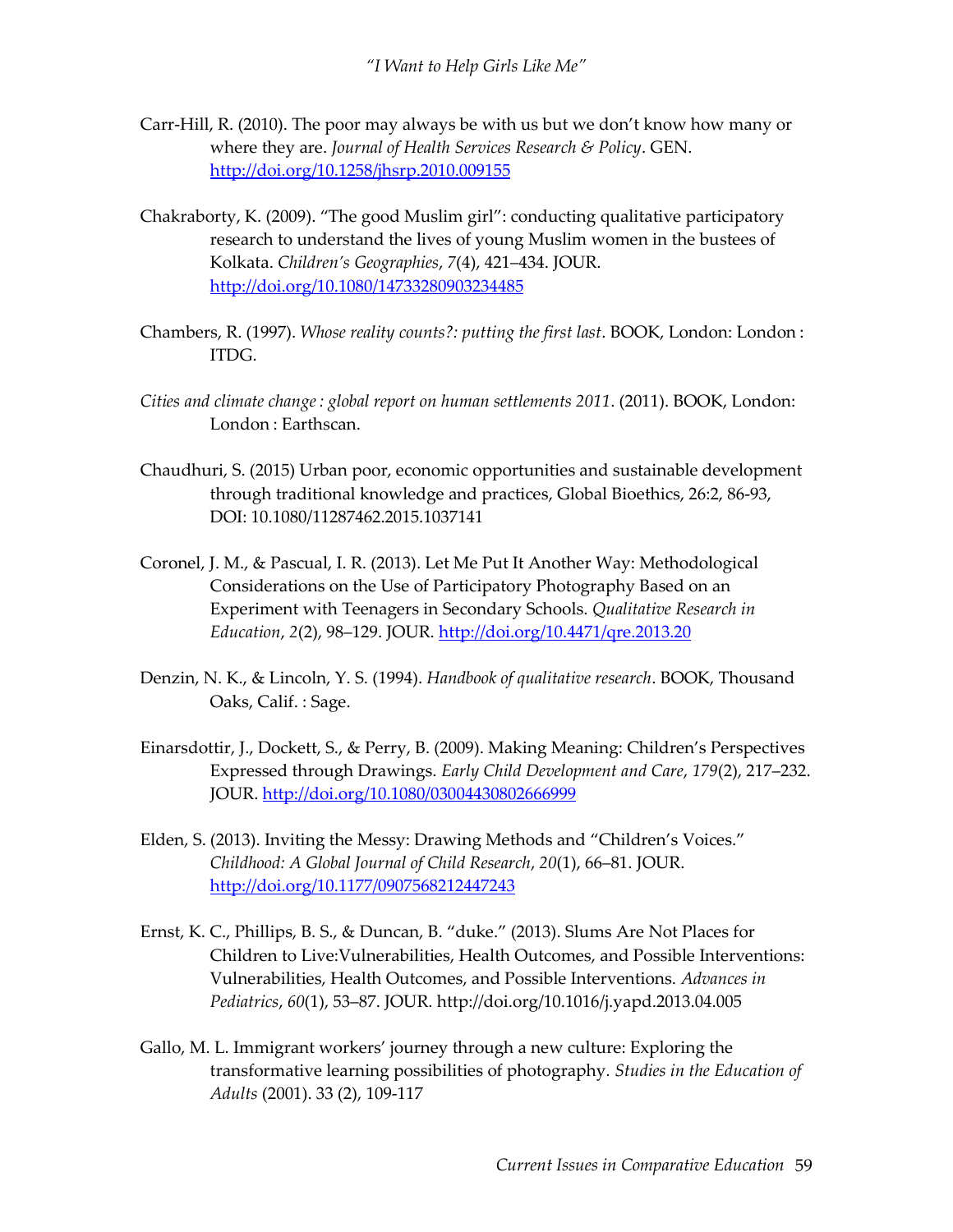- Gauntlett, D. (2007). *Creative explorations : new approaches to identities and audiences*. BOOK, London: London : Routledge.
- Groundwater-Smith, S., Dockett, S., & Bottrell, D. (2015). *Participatory research with children and young people*. BOOK, London: SAGE Publications.
- Kabeer, N. (2003). *Gender mainstreaming in poverty eradication and the millennium development goals [electronic resource] : a handbook for policy-makers and other stakeholders*. BOOK, London : Ottawa: Commonwealth Secretariat : International Development research Centre.
- Kabiru, C. W. (2013). Growing Up at the "Margins": Concerns, Aspirations, and Expectations of Young People Living in Nairobi's Slums. *JOURNAL OF RESEARCH ON ADOLESCENCE*, *23*(1), 81. JOUR.
- Kelly, G. P., & Elliott, C. M. (1982). *Women's education in the Third World [electronic resource] : comparative perspectives*. BOOK, Albany: State University of New York Press.
- Kundu, N. "The Case of Kolkata, India" in University College, London., & United Nations Human Settlements Programme. (2003). *Understanding slums: Case studies for the Global Report on Human Settlements 2003*. New York: UN-HABITAT.
- Lobo, L. (1995). *Encounter with urbanism : coping mechanisms in a slum*. BOOK, Surat: Centre for Social Studies.
- Lomax, H. J. (2012). Shifting the focus: children's image-making practices and their implications for analysis. *International Journal of Research & Method in Education*, *35*(3), 227–234. JOUR.<http://doi.org/10.1080/1743727X.2012.713932>
- Lykes, M. B. (2010). Silence(ing), voice(s) and gross violations of human rights: constituting and performing subjectivities through PhotoPAR. *Visual Studies*, *25*(3), 238–254. JOUR.<http://doi.org/10.1080/1472586X.2010.523276>
- Mannay, D. (2015). *Visual, narrative and creative research methods : application, reflection and ethics*. BOOK, London: Routledge.
- Mizen, P., & Ofosu-Kusi, Y. (2010). Unofficial truths and everyday insights: understanding voice in visual research with the children of Accra's urban poor 1. *Visual Studies*, *25*(3), 255–267. JOUR. <http://doi.org/10.1080/1472586X.2010.523278>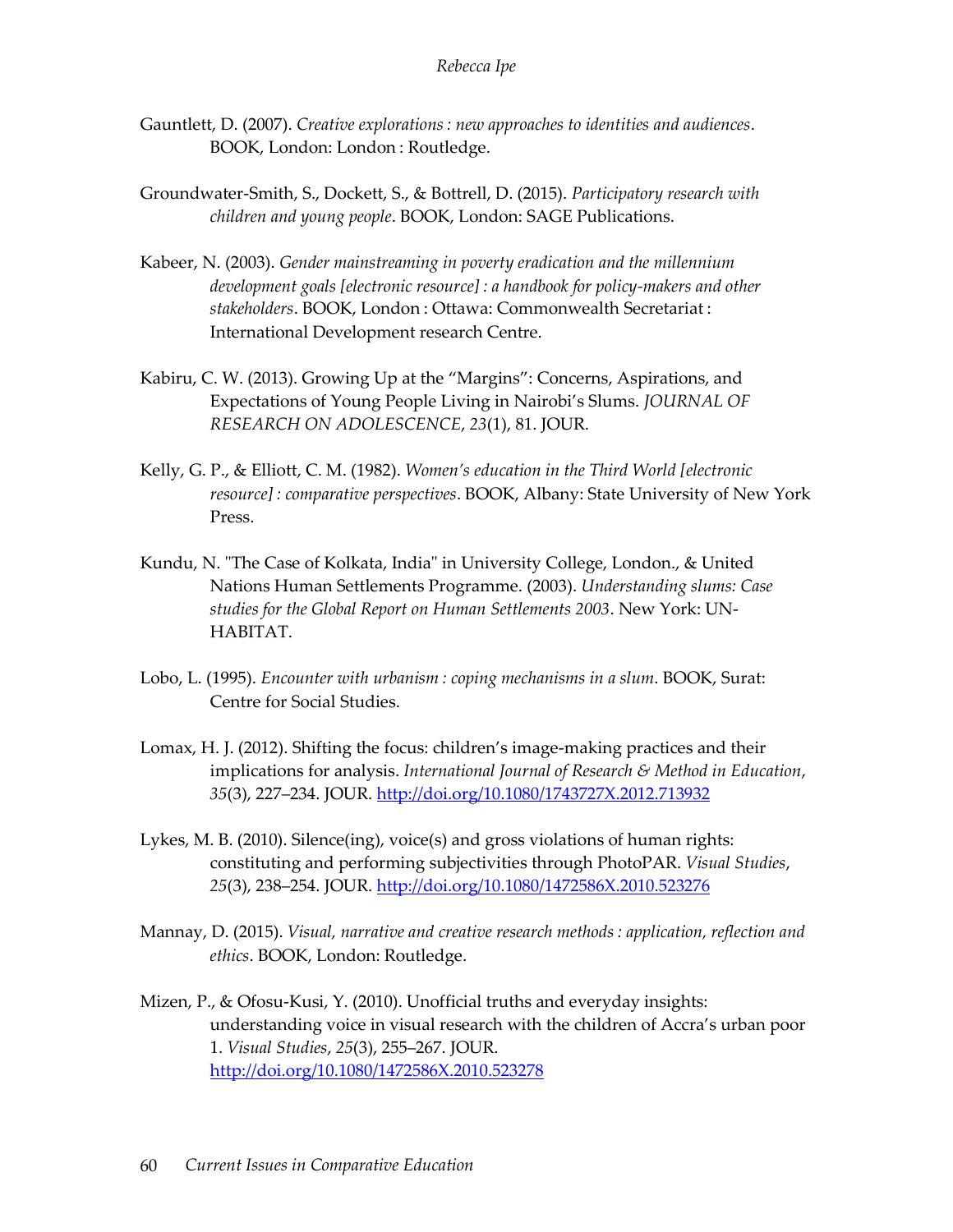- Niyogi, S. (2012, September 12). Kolkata's Poor Poorer Than the Rest. *The Times of India.* Retrieved from [www.timesofindia.indiatimes.com](http://www.timesofindia.indiatimes.com/)
- Nossiter, V. and Biberman, G. (1990) 'Projective Drawings and Metaphor: Analysis of Organizational Culture' , *Journal of Managerial Psychology* 5(3): 13–16 .
- Nussbaum, M. C. (2006). *Frontiers of justice : disability, nationality, species membership*. BOOK, Cambridge, Mass. : The Belknap Press of Harvard University Press.
- Ohba, A. (2013). Do low-cost private school leavers in the informal settlement have a good chance of admission to a government secondary school? A study from Kibera in Kenya. *Compare: A Journal of Comparative and International Education*, *43*(6), 763–782. JOUR.<http://doi.org/10.1080/03057925.2012.733536>
- Packard, J. (2008). "I"m gonna show you what it's really like out here': the power and limitation of participatory visual methods. *Visual Studies*, *23*(1), 63–77. JOUR. <http://doi.org/10.1080/14725860801908544>
- Pasquier-Doumer, L., & Risso Brandon, F. (2015). Aspiration Failure: A Poverty Trap for Indigenous Children in Peru? *World Development*, *72*, 208–223. JOUR. http://doi.org/10.1016/j.worlddev.2015.03.001
- Rose, G. (2014). On the relation between "visual research methods" and contemporary visual culture. *Sociological Review*, *62*(1), 24–46. JOUR. <http://doi.org/10.1111/1467-954X.12109>
- Sen, A. (1992). Inequality reexamined. BOOK, New York : Oxford: Russell Sage Foundation.
- Sewell, K. (2011). Researching sensitive issues: a critical appraisal of "draw-and-write" as a data collection technique in eliciting children's perceptions. *International Journal of Research & Method in Education*, *34*(2), 175–191. JOUR. <http://doi.org/10.1080/1743727X.2011.578820>
- Shah, P. (2015). Spaces to Speak: Photovoice and the Reimagination of Girls' Education in India. *Comparative Education Review*, *59*(1), 50–74. JOUR. http://doi.org/10.1086/678699
- Tafere, Y. (2010). Changing educational aspirations of children living in poverty in Ethiopia. GEN.
- *The challenge of slums : global report on human settlements, 2003*. (2003). *Global report on human settlements, 2003*. BOOK, London: London : Earthscan.